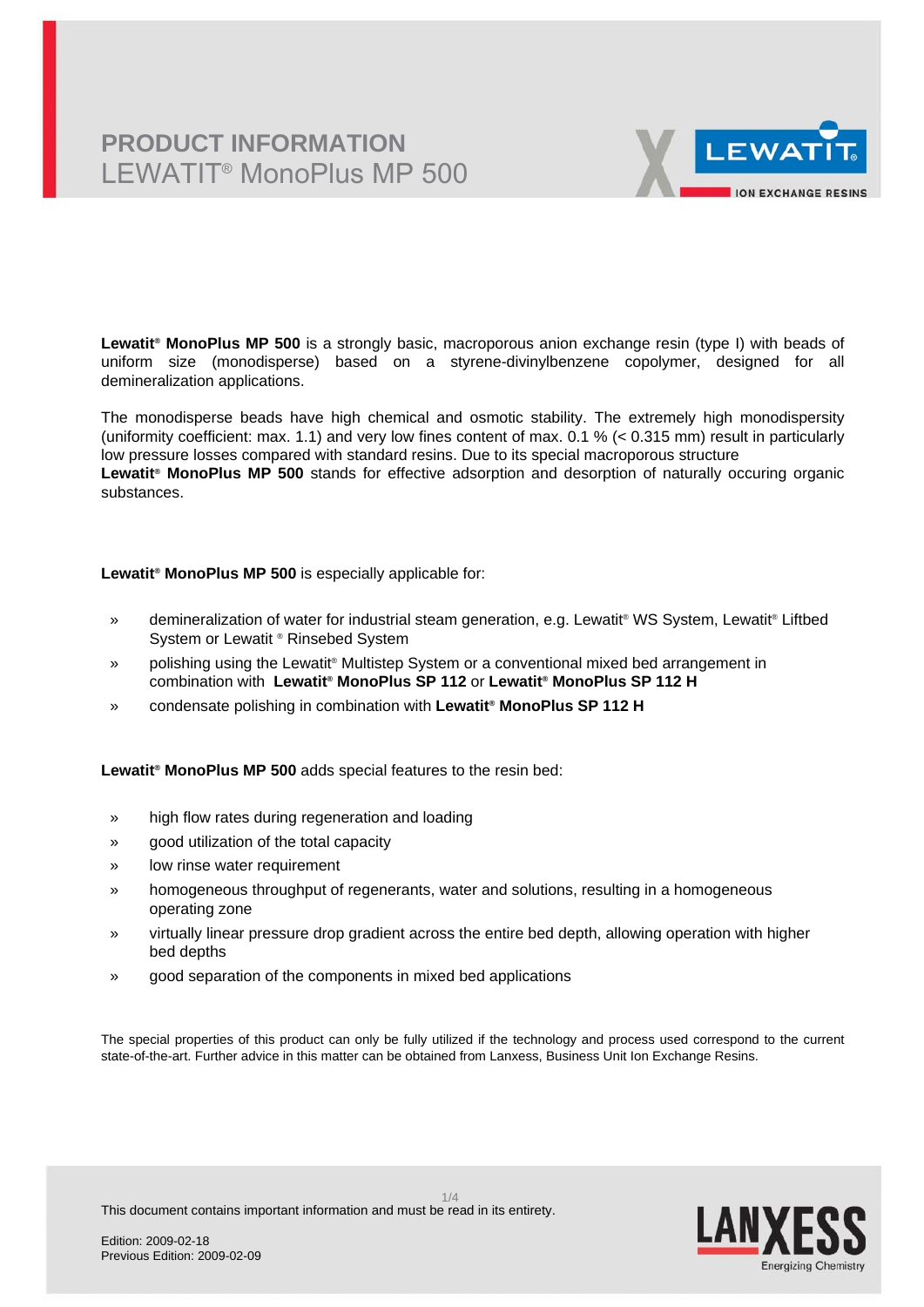

## General Description

| lonic form as shipped | Сŀ                       |
|-----------------------|--------------------------|
| Functional group      | quaternary amine, type I |
| Matrix                | crosslinked polystyrene  |
| Structure             | macroporous              |
| Appearance            | beige, opaque            |

# Physical and Chemical Properties

|                                 |                                 | metric units |                                  |
|---------------------------------|---------------------------------|--------------|----------------------------------|
| Uniformity Coefficient*         |                                 | max.         | 1.1                              |
| Mean bead size*                 |                                 | mm           | $0.62$ (+/- $0.05$               |
| Share of beads in the<br>range* | Mean bead size $+/- 0.06$<br>mm | vol. $%$     | > 90                             |
| <b>Bulk density</b>             | $(+/- 5%)$                      | g/           | 640                              |
| Density                         |                                 | approx. g/ml | 1.06                             |
| Water retention                 |                                 | wt. %        | 60<br>65<br>$\blacksquare$       |
| Total capacity*                 |                                 | min. eq/l    | 1.1                              |
| Volume change                   | $Cl^- \rightarrow OH^-$         | max. vol. %  | 22                               |
| Stability                       | at pH-range                     |              | $\Omega$<br>14<br>$\blacksquare$ |
| Storability                     | of the product                  | max. years   | $\overline{2}$                   |
| Storability                     | temperature range               | °C           | $-20$<br>40                      |

\* Specification values subjected to continuous monitoring.

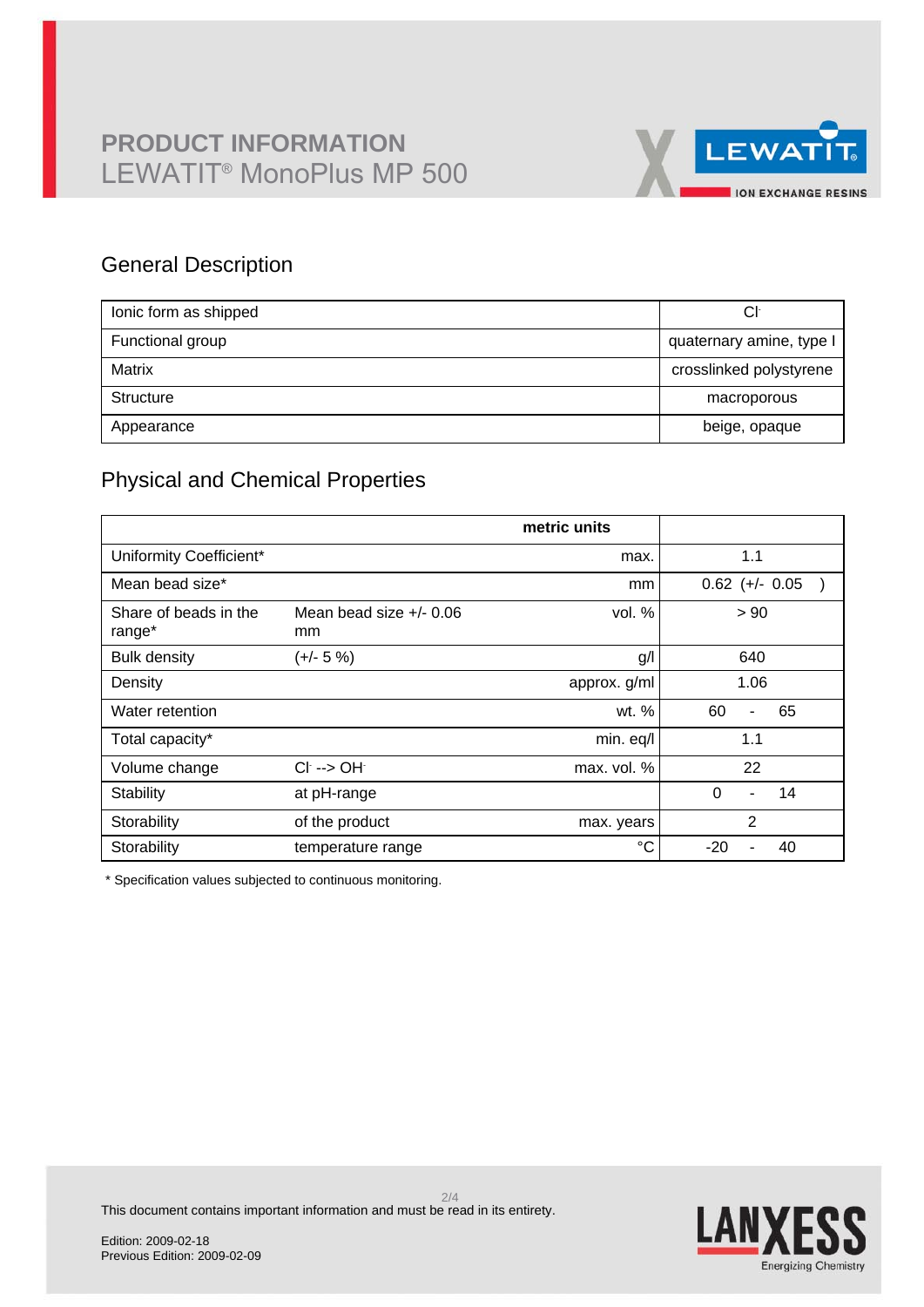# **PRODUCT INFORMATION** LEWATIT® MonoPlus MP 500



## Recommended Operating Conditions\*

|                                 |                               | metric units      |                                                    |
|---------------------------------|-------------------------------|-------------------|----------------------------------------------------|
| Operating temperature           |                               | max. °C           | 70                                                 |
| Operating pH-range              |                               |                   | 12<br>$\mathbf 0$                                  |
| Bed depth                       |                               | min. mm           | 800                                                |
| Specific pressure drop          | (15 °C)                       | approx. kPa*m/h*m | 0.8                                                |
| Pressure drop                   |                               | max. kPa          | 300                                                |
| Linear velocity                 | operation                     | max. m/h          | 60***                                              |
| Linear velocity                 | backwash (20 °C)              | approx. m/h       | 5                                                  |
| Bed expansion                   | (20 °C, per m/h)              | approx. vol. %    | 18                                                 |
| Freeboard                       | backwash<br>(extern / intern) | vol. %            | 100                                                |
| Regenerant                      |                               |                   | <b>NaOH</b>                                        |
| Counter current<br>regeneration | level                         | approx. g/l       | 50                                                 |
| WS-System                       | concentration                 | approx. wt. %     | $\overline{2}$<br>$\overline{4}$<br>$\overline{a}$ |
| Linear velocity                 | regeneration                  | approx. m/h       | 5                                                  |
| Linear velocity                 | rinsing                       | approx. m/h       | 5                                                  |
| Rinse water requirement         | slow / fast                   | approx. BV        | 2.5                                                |
| Co current regeneration         | level                         | approx. g/l       | 100                                                |
| Co current regeneration         | concentration                 | approx. wt. %     | 3<br>5<br>÷,                                       |
| Linear velocity                 | regeneration                  | approx. m/h       | 5                                                  |
| Linear velocity                 | rinsing                       | approx. m/h       | 5                                                  |
| Rinse water requirement         | slow / fast                   | approx. BV        | 8                                                  |
| Mixed bed operation             |                               |                   |                                                    |
| Bed depth                       |                               | min. mm           | 500                                                |
| Regenerant                      | level                         | approx. g/l       | 100                                                |
| Regenerant                      | concentration                 | approx. wt. %     | $\overline{2}$<br>$6\phantom{1}$<br>L,             |

\* The recommended operating conditions refer to the use of the product under normal operating conditions. It is based on tests in pilot plants and data obtained from industrial applications. However, additional data are needed to calculate the resin volumes required for ion exchange units. These data are to be found in our Technical Information Sheets.

\*\*\* 100m/h for polishing



This document contains important information and must be read in its entirety.